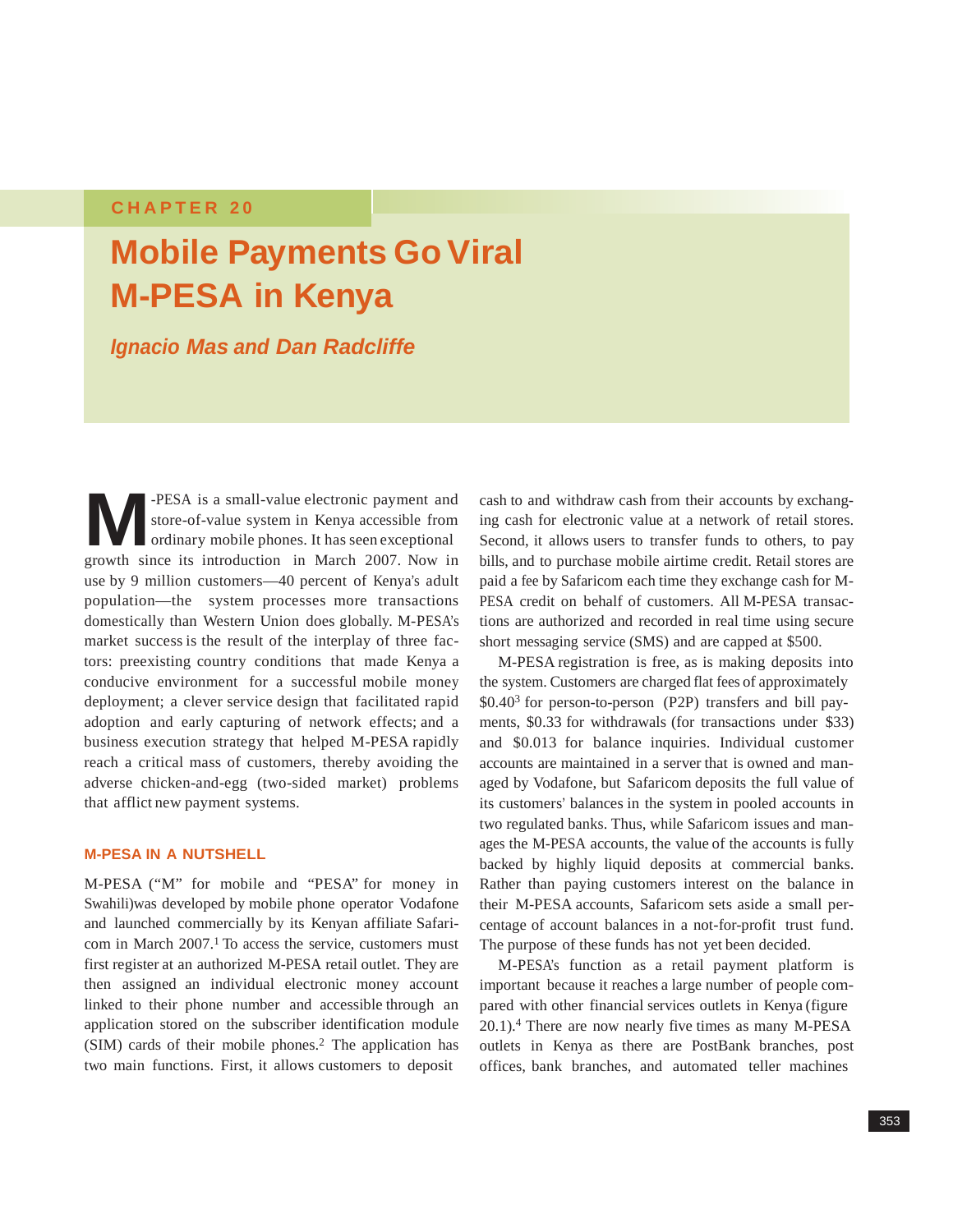

*Sources*: Central Bank of Kenya, Kenya Post Office Savings Bank, and Safaricom.

(ATMs) combined. M-PESA's presence in rural areas is particularly important, because access to financial services in such areas is limited, and the ability to use existing retail stores as M-PESA cash-in/cash-out outlets reduces deployment costs, provides greater convenience, and lowers the cost of access compared with other financial services outlets.

2 (1,000)<br>
2 (1,000)<br>
2 (1,000)<br>
2 (1,000)<br>
2 (1,000)<br>
2 (1,000)<br>
2 (1,000)<br>
2 (1,000)<br>
3 (1,000)<br>
2 (1,000)<br>
2 (1,000)<br>
2 (1,000)<br>
2 (1,000)<br>
2 (1,000)<br>
2 (1,000)<br>
2 (1,000)<br>
2 (1,000)<br>
2 (1,000)<br>
2 (1,000)<br>
2 (1,000)<br> Importantly, both private and public actors were involved in creating and enabling M-PESA. The idea of M-PESA was conceived by a London-based team within Vodafone. This team believed that mobile phones could play a central role in lowering the cost of access to financial services for poor people. The idea was then developed by the Safaricom team in Kenya, which customized it and oversaw a very focused execution. The Central Bank of Kenya, in particular the Payments System Group, helped to enable the launch of M-PESA by allowing a mobile operator to take the lead in providing payment services to the general population. Following the first FinAccess survey in 2006, which showed very low levels of bank penetration in Kenya, the central bank was determined to explore all reasonable options for correcting the financial access imbalance. It worked in close partnership with Vodafone and Safaricom to assess the opportunities and risks involved prior to the launch of M-PESA. Conscious that premature regulation could stifle innovation, the Central Bank of Kenya chose to closely monitor and learn from early M-PESA trials and to formalize regulations later.

Finally, the United Kingdom's Department for International Development (DFID) played an instrumental role in the creation of M-PESA within Kenya, first by funding the organizations that made the FinAccess survey possible, and then by providing seed funding to Vodafone for early

Figure 20.1 Outlets Offering Financial Services in Kenya M-PESA trials. DFID's role in spotlighting the need for mobile payments and funding the early risk demonstrates 100,000 good practice for donor funding.

#### **A snapshot of M-PESA after three years**

The speed and extent to which M-PESA has been deployed in Kenya is remarkable (figure 20.2). The number of customers hit the 9 million mark in November 2009, lessthan three years after the service was launched. This number of customers represents 60 percent of Safaricom's customer base, 40 percent of Kenyan adults, and 23 percent of the country's total population.5

By other measures, too, M-PESA has a deep reach in Kenya.<sup>6</sup> The number of retail stores at which M-PESA users can cash in and cash out now totals 16,900, of which nearly half are located outside urban centers. M-PESA now handles \$320 million in P2P transfers per month. On an annualized basis, this is equal to roughly 10 percent of Kenya's gross domestic product (GDP). <sup>7</sup> An average of \$650 million in cash deposit and withdrawal transactions is made at M-PESA stores every month, with an average transaction size of approximately \$33. Nearly one-fifth of Safaricom airtime purchases are now conducted through M-PESA.

M-PESA's bill pay function, launched in March 2009, has been popular: 75 companies now use M-PESA to collect payments from their customers. The biggest user, the electric utility company, reports that roughly 20 percent of its 1 million customers now pay through M-PESA. At least two banks, Family Bank and Kenya Commercial Bank, are now using M-PESA as a mechanism for customers to either repay loans or withdraw funds from their banks accounts. And 27 companies are using M-PESA for bulk payment distribution.

## **Customer perspectives on M-PESA**

A survey of 3,000 M-PESA users and nonusers conducted in late 2008 shed considerable light on the profile of M-PESA's early adopters and customer usage patterns. Compared with nonusers, the average M-PESA user is twice as likely to have a bank account (72 percent versus 36 percent) and is wealthier (65 percent higher expenditure levels), more literate, and better educated (Suri and Jack 2008). Early adopters of the service also appear to be experienced with banking services and fairly savvy with technology, which probably makes them more keenly aware of the convenience of M-PESA relative to alternative financialservices.

Figure 20.3 highlights the ways customers report they use M-PESA. More than half the sample use the service primarily for sending and receiving money, a use consistent with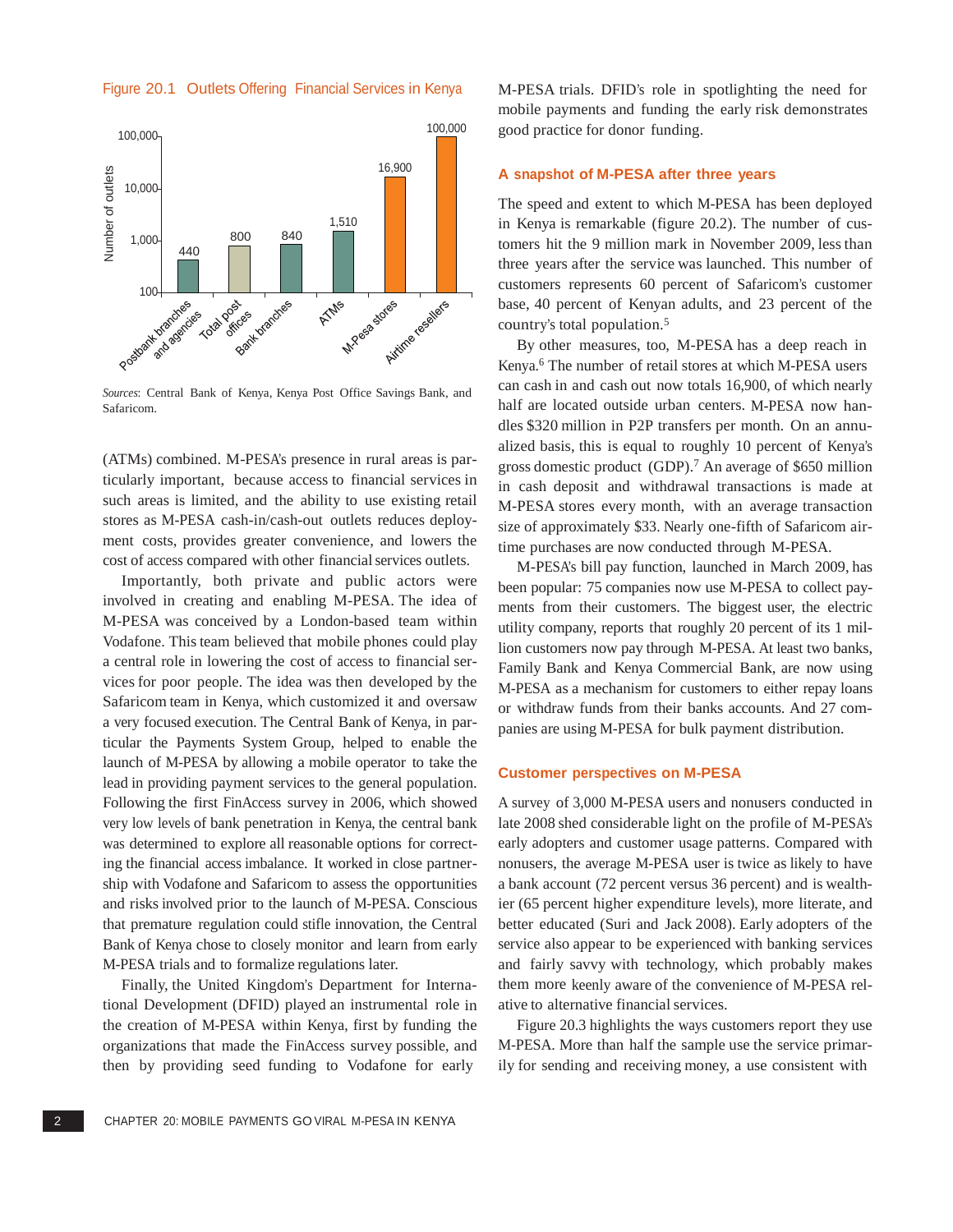#### Figure 20.2 Growth of the M-PESA Customer Base



*Source:* Safaricom.



Figure 20.3 How M-PESA Customers Use the Service

*Source:* Suri and Jack 2008.

M-PESA's broad market positioning. Though 21 percent report using M-PESA for storing money, the survey revealed that less than 1 percent of accounts had balances of more than K Sh 1,000 (\$13), and a government audit (Okoth 2009) of M-PESA in January 2009 showed that the average balance on M-PESA accounts was only \$2.70. The survey also found that 52 percent of customers use the service on only a monthly basis, suggesting that customers have yet to incorporate M-PESA into their daily lives (Suri and Jack 2008).

Ninety-eight percent of M-PESA users are happy with the service, according to the 2008 survey, and 84 percent claimthat losing M-PESA would have a large, negative effect on them (Suri and Jack 2008). Figure 20.4 illustrates how customers compare M-PESA with alternative services. In all categories—speed, convenience, cost, and safety—customers reported better service with M-PESA than with other forms of financial services.

#### **M-PESA's service evolution**

M-PESA's original core offering, the P2P payment, enabled customers to send money to anyone with access to a mobile phone. Importantly, it opened up a market for transactions that previously were handled largely informally—through personal trips, friends, and public transport networks ("personal networks" in figure 20.5). Although many transactions carried out under M-PESA, such as sending a portion of salary earned at the end of the month to relatives, can be characterized as scheduled payments, others allow people to draw on a much broader network of family members, friends, and business associates to access money when required. Thus, in addition to providing a large measure of convenience for transactions that were already occurring, M-PESA also provides a basic form of financial protection for a large number of users by enabling a network for instant, on-demand payments.

In recent months, Safaricom has increasingly opened up M-PESA to institutional payments, enabling companies to pay salaries and collect bill payments. In the future, Safaricom envisions increased use of M-PESA for e-commerce and in-store purchases, a strategy represented by the downward arrow in figure 20.5.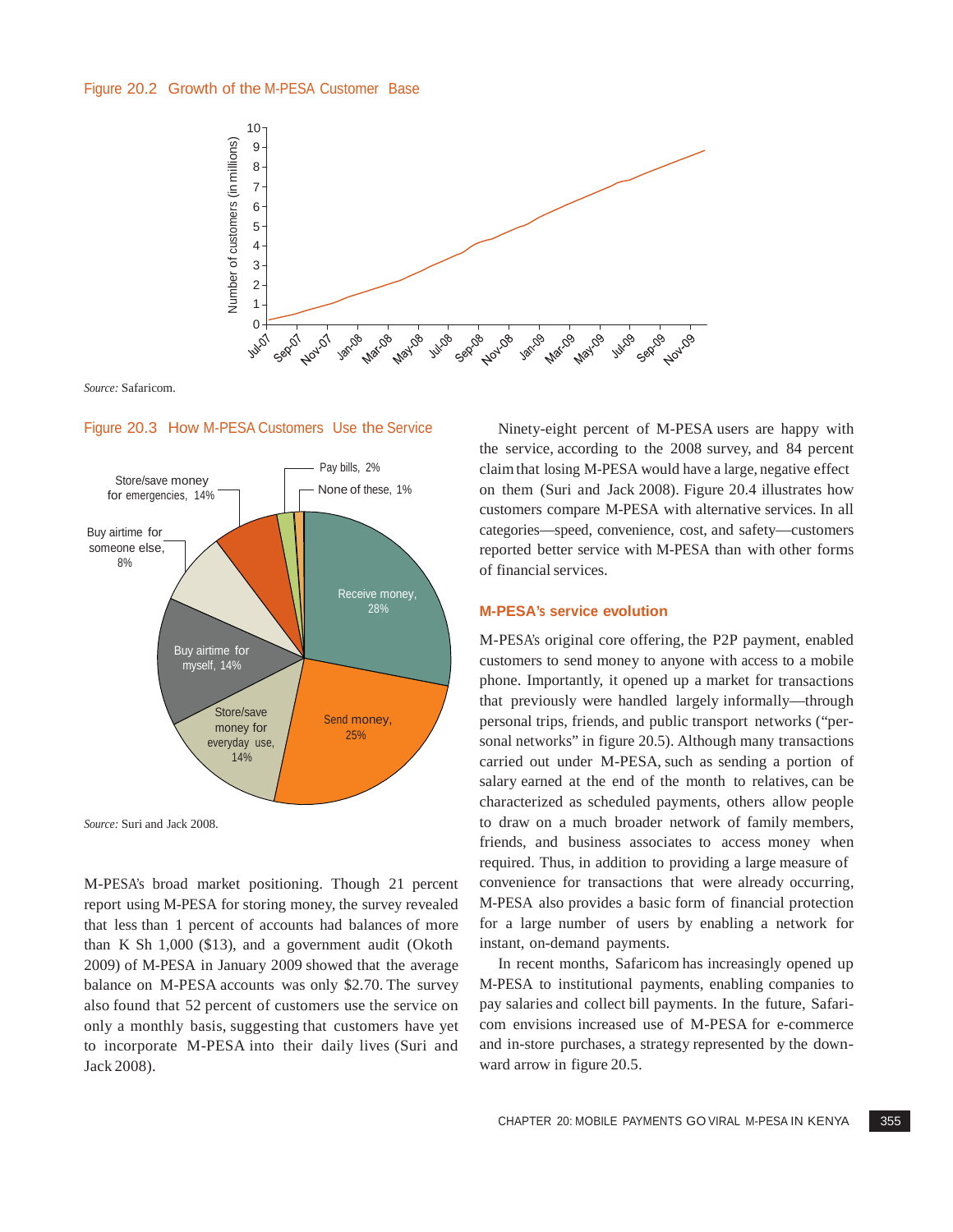#### Figure 20.4 User Ratings of M-PESA Compared with Alternatives



*Source:* Suri and Jack 2008. *Note:* At the time of the survey, alternatives consisted of 876 bank branches, 1,025 Post Office branches, 1,424 ATMs and 6,104 M-PESA agents.

Figure 20.5 Potential Range of Transactions Supported by M-PESA





As represented by the upward arrow in figure 20.5, another of M-PESA's goals isto become a vehicle for delivery of a broader range of financial services for the Kenyan population. Thus far, evidence that people are willing to use the basic M-PESA account as a store of value is limited. There is likely, however, to be a need to develop more targeted savings

products that balance customers' preference for liquidity and commitment and that will connect to a broader range of financial institutions. This is the path M-PESA must take to deliver on its promise of addressing the challenge of financial inclusion in Kenya. A key precondition is regulation: the Central Bank of Kenya isin the process of finalizing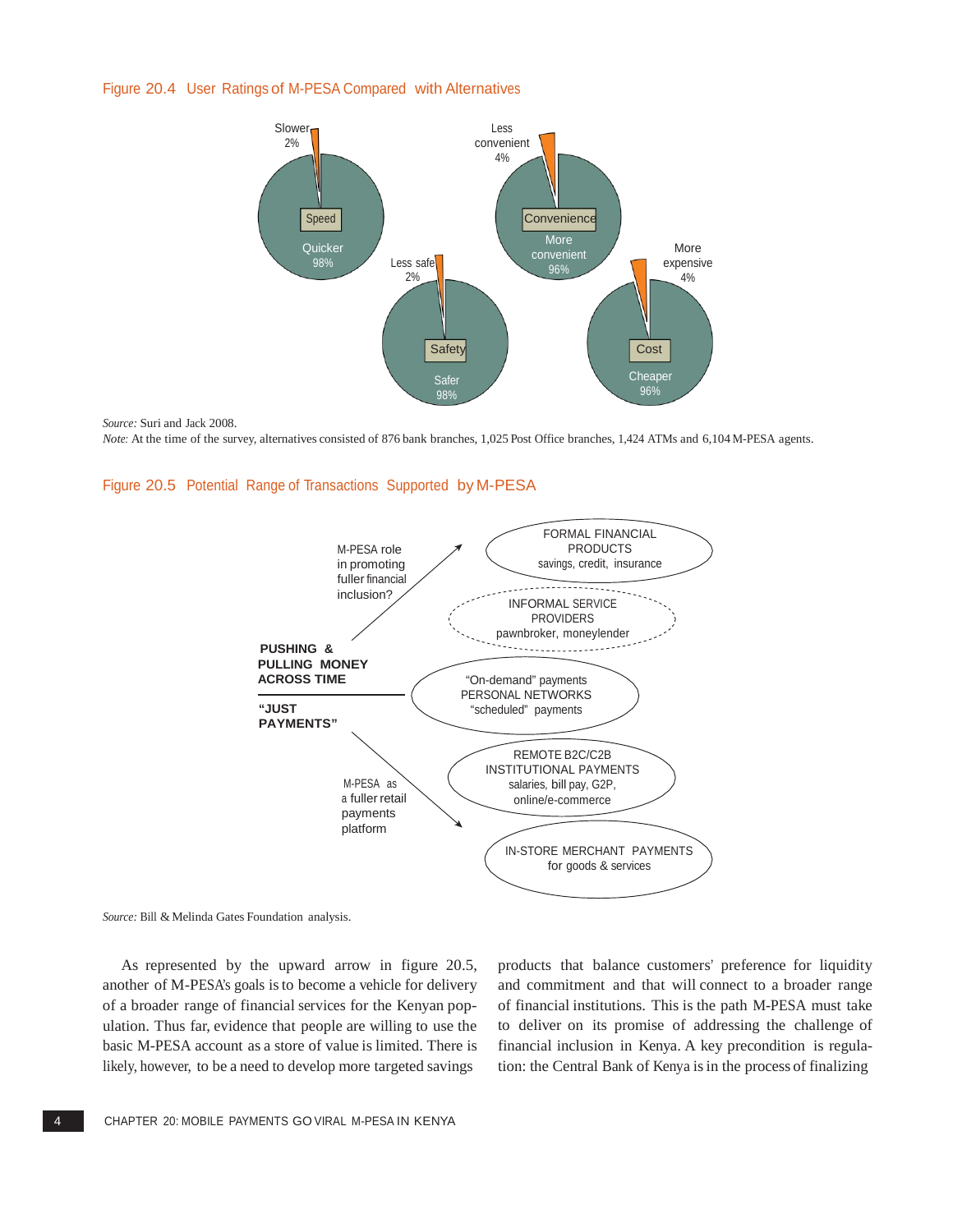regulations that will allow nonbank outlets and platforms such as M-PESA become channels for formal deposit-taking. Beyond that, Safaricom will need to develop appropriate service, commercial, and technical models under which M-PESA can interface with the systems of other financial service providers.

#### **The broader lessons from M-PESA's success**

In addition to the compelling marketing, cold business logic, and consistent execution behind M-PESA, the success of the service is also a vivid example of how great things can happen when public and private organizations rally around common challenges and innovative solutions. Three topline lessons emerge from M-PESA's success. First, M-PESA shows the promise of leveraging mobile technology to extend financial services to a large number of unbanked poor people. Second, it demonstrates the importance of designing usage-based rather than float-based revenue models for financial services for poor customers. And third, M-PESA demonstrates the importance of building a lowcost transactional platform that enables customers to meet a broad range of payment needs.8

Leveraging technology to extend financial services to unbanked poor people. Mobile phone technology is quickly becoming ubiquitous, even among poor segments of the Kenyan population. Mobile penetration in Africa has increased from 3 percent in 2002 to 48 percent in 2010, and is expected to reach 72 percent by 2014, according to Wireless Intelligence. The mobile device mimics some of the key ingredients needed to offer banking services. The SIM card inside GSM phones, for example, can be used to authenticate users, thereby avoiding the high costs of distributing separate bank cards to poor customers, who typically do not generate significant profits for banks. The mobile phone can also be used as a point of sale terminal to initiate financial transactions and securely communicate with the appropriate server to request transaction authorization, thus obviating the need to deploy costly dedicated devices in retail environments.

<sup>A</sup> usage-based model for reaching poor customers with financial services. Because banks make most of their profits by collecting and reinvesting deposits, they tend to distinguish between profitable and unprofitable customers based on the likely size of their account balances and their ability to absorb credit. Banks thus find it difficult to serve poor customers because the revenue from reinvesting small-value deposits is unlikely to offset the cost of serving these customers. In contrast, mobile operators in

developing countries have developed a usage-based revenue model, selling prepaid airtime to poor customers in small increments, so that each transaction is profitable on a standalone basis. This is the magic behind the rapid penetration of prepaid airtime into low-income markets: a card purchased is profit booked, regardless of who buys the prepaid card. This usage-based revenue model is directly aligned with the model needed to sustainably offer small-value cash-in/cash-out transactions at retail outlets and would make possible a true mass-market approach, with no incentive for providers to deny service based on minimum balances or intensity of use.

<sup>A</sup> low-cost transactional platform that enables customers to meet <sup>a</sup> range of payment needs. Once customers are connected to an e-payment system, they can use this capability to store money in a savings account, send and receive money from friends and family, pay bills and monthly insurance premiums, receive pension or social welfare payments, or receive loan disbursements and repay them electronically. In short, when customers are connected to an e-payment system, their range of financial possibilities expands dramatically.

Putting these elements together, M-PESA has prompted a rethink on the optimal sequencing of financial inclusion strategies. Whereas most financial inclusion models have employed "credit-led" or "savings-led" approaches, the M-PESA experience suggests that there may be a third approach—focusing first on building the payment "rails" on which a broader set of financial services can ride.

## **KENYA COUNTRY FACTORS: UNMET NEEDS, FAVORABLE MARKET CONDITIONS**

The growth of M-PESA is a testament to Safaricom's vision and execution capacity. But Safaricom also benefited from launching the service under several enabling conditions for successful deployment of a mobile money service. These include strong latent demand for domestic remittances, poor quality of available financial services, a banking regulator that permitted Safaricom to experiment with different business models and distribution channels, a mobile communications market characterized by Safaricom's dominant market position and low commissions on airtime sales, and a reasonable amount of banking infrastructure.

## **Strong latent demand for domestic remittances**

Safaricom based its launch of the M-PESA service on the very brief, but powerful, phrase: "send money home." In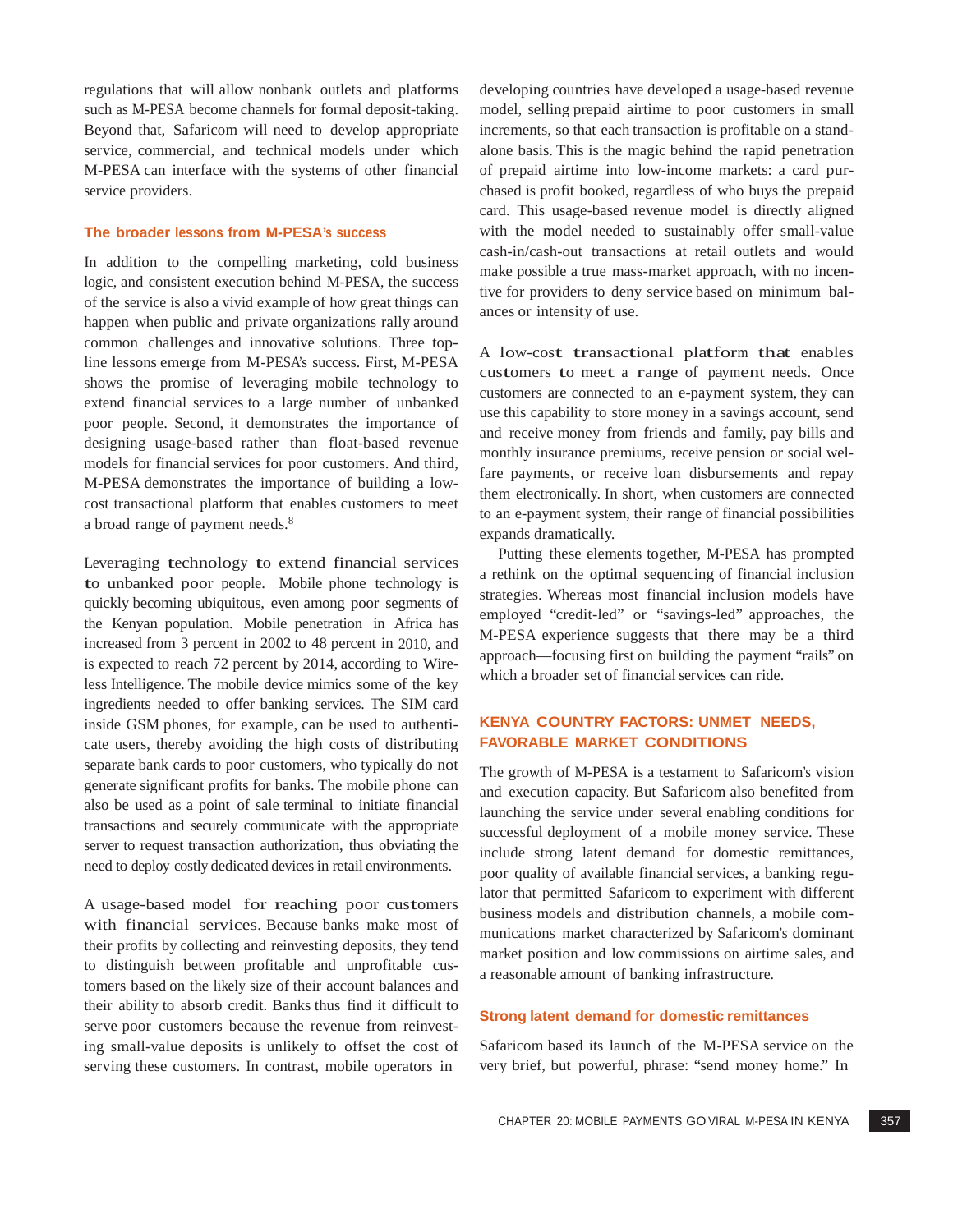this, it capitalized on the fact that demand for domestic remittance services is greater in locations where migration has occurred, separating families, particularly when the breadwinner moves to an urban center and the rest of the family remains home. This was certainly the case in Kenya, where 17 percent of households depended on remittances as their primary income source as of 2006 (FSDT 2007a).

A recent study of M-PESA suggests that latent demand for domestic remittances is related to urbanization ratios (Ratan 2008), and that the most propitious domestic remittances markets are those in which the process of ruralurban migration is sufficiently rooted to produce large migration flows but not so advanced that rural communities are hollowed out. The study also finds that countries with mid-range urbanization ratios (20 to 40 percent), especially those that are urbanizing at a rapid rate, are likely to exhibit strong rural-urban ties requiring substantial transfer of value. This is the case in many African countries, such as Kenya and Tanzania, where the share of the population living in urban areas as of 2008 was 22 percent and 26 percent, respectively, according to the World Bank. On the other hand, where urbanization ratios exceed 50 percent, such as in the Philippines and several Latin American countries, remittances are likely to be more closely linked to international rather than domestic migration patterns.

Further, the study shows that in locations where entire nuclear families move, remittances are strongest when there is cultural pressure to retain a connection with one's ancestral village. In Kenya, migrants' ties with rural homes are reinforced by an ethnic (rather than a national) concept of citizenship. These links are expressed through burial, inheritance, cross-generational, social insurance, and other ties, even in cases where migrants reside more or less permanently in cities.<sup>9</sup> In countries where migrants have a stronger connection to national as opposed to local or ethnic identity, rural to urban migration may have diminished the significance of the rural "home" and hence dampened domestic remittance flows.

#### **Poor quality of existing alternatives**

Demand for mobile e-payments must be examined in the context of the accessibility and quality of alternative payment methods. If there are many good alternatives to mobile payments, as is typically the case in developed countries, it is difficult to convince users to switch to the new service. In the Philippines, for example, the G-Cash and Smart Money mobile payment services experienced low take-up in part because of the availability of a competitive alternative

to mobile payments—an extensive and efficient semiformal retail network of pawnshops offering domestic remittance services at commissions of 3 percent.

In Kenya, by comparison, the most common channel for sending money before M-PESA was informal bus and *matatu* (shared taxi) companies. Because these companies are not licensed to transfer money, there is considerable risk that the money will not reach its final destination. Meanwhile, Kenya Post, Kenya's major formal remittance provider, is perceived by customers as costly, slow, and prone to liquidity shortages at rural outlets. M-PESA's popularity was also bolstered by the fact that Kenya's bank branch infrastructure (currently, there are 840 branches) is far too sparse to compete with M-PESA's 16,900 cashin/cash-out outlets. Figure 20.6 illustrates how Kenyan households sent money before and after M-PESA. Of note is the dramatic reduction in the use of informal bus systems and Kenya Post to transfer money between 2006 and 2009.

As noted, M-PESA's early adopters were primarily banked customers, suggesting that M-PESA did not acquire its initial critical mass through competition with the formal sector but rather as a complement to formal services for clients who were wealthier, more exposed to formal financial service options, and less risk averse. As M-PESA services move deeper into the Kenyan market, however, unbanked users are increasingly driving M-PESA's expansion because of the competitive advantages of mobile banking offers over other options. This is one reason why Africa, with its high proportion of unbanked people, is seen as such a promising market for mobile money applications.

## **A supportive banking regulator**

Regulation of mobile money can help secure trust in new mobile money schemes. At the same time, regulation may constrain the deployment of a mobile money application by limiting the scheme operator's freedom in structuring the business model, service proposition, and distribution channels. In the case of M-PESA in Kenya, Safaricom had a good working relationship with the central bank and was given regulatory space to design M-PESA in a manner that fit its market. Together, the Central Bank of Kenya and Safaricom worked out a model that provided sufficient prudential comfort to the central bank.

The Central Bank of Kenya insisted that all customer funds be deposited in a regulated financial institution and reviewed the security features of the technology platform, but it also allowed Safaricom to operate M-PESA as a payments system outside the provisions of the banking law.<sup>10</sup>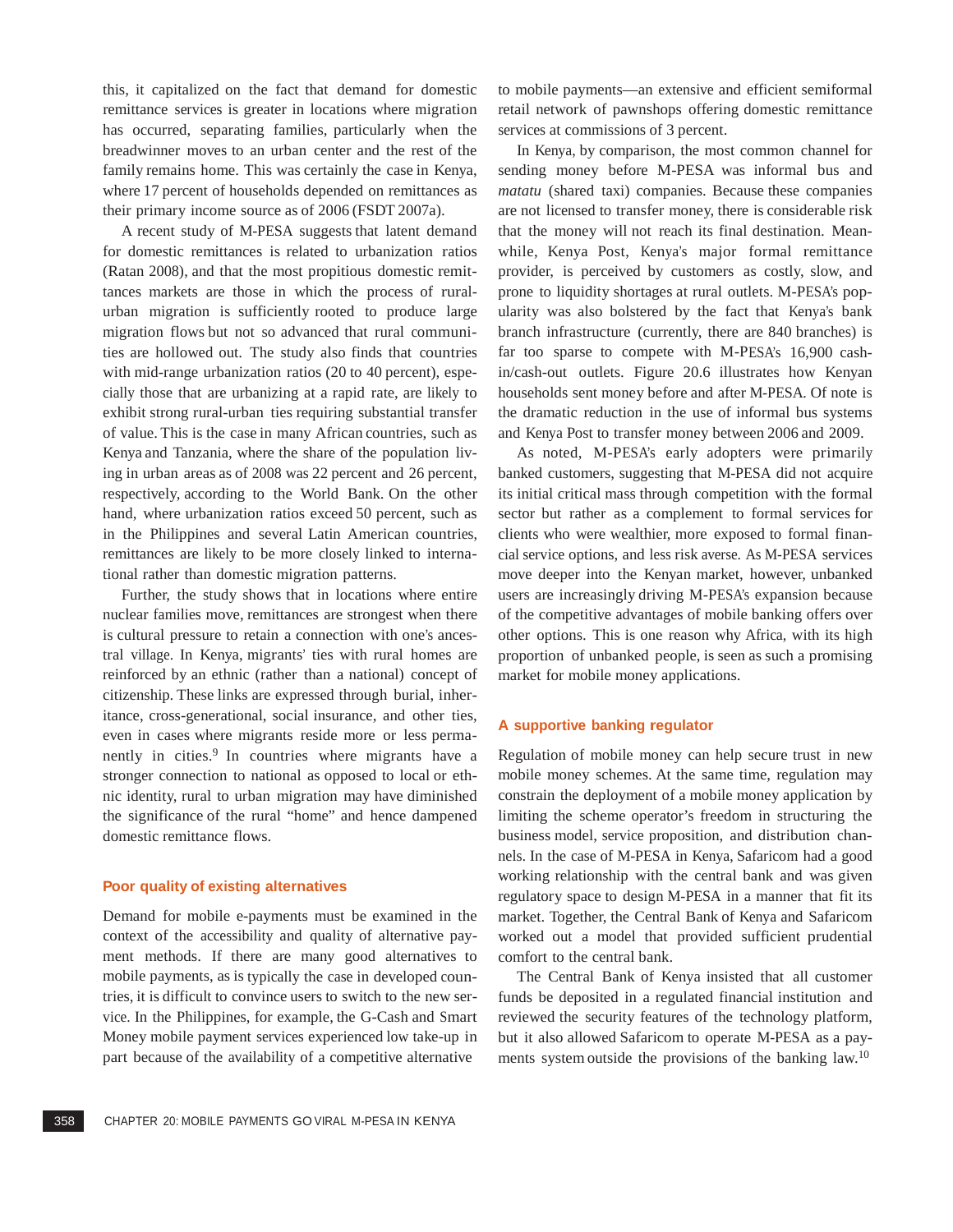#### Figure 20.6 Money Transfer Behavior before and after M-PESA



*Source:* FSDT 2007a, 2009b.

Safaricom has paid a certain price for this arrangement. For instance, interest earned on deposited balances must go to a not-for-profit trust and cannot be appropriated by Safaricom or passed on to customers. To address anti-moneylaundering concerns, there are also limits on the size of M-PESA transactions. Fundamentally, however, Safaricom was able to design the M-PESA service without having to contort its business model to fit within a prescribed regulatory model.

The Central Bank of Kenya has continued to support M-PESA's development, even in the face of pressure from banks. In late 2008, following a lobbying effort by the banking industry to shut down the service, the Central Bank of Kenya performed an audit of the M-PESA service at the request of the Ministry of Finance and declared it safe and in line with the country's objectives for financial inclusion (see Okoth 2009 for information). Thus far, the central bank appears justified in its confidence in M-PESA—there have been no reports of major fraud. Although system downtime remains frequent, it has not been catastrophic.

## **A dominant mobile operator and low airtime commissions**

The chances of a mobile money scheme taking root also depend on the strength of the mobile operator within its market, because a large market share is associated with a larger potential customer base for cross-selling the mobile money service, a larger network of airtime resellers that can

be converted into cash-in/cash-out agents, stronger brand recognition and trust among potential customers, and larger budgets to finance the heavy up-front investments needed to deploy a new service. With a market share of around 80 percent, Safaricom enjoyed all of these benefits when it launched M-PESA.

Successful deployment of a mobile money application also has a greater chance of success in countries where the commissions that mobile operators pay airtime resellers are relatively low. If commissions are too high, resellers will not be attracted by the incipient cash-in/cash-out business. In Safaricom's case, airtime commissions total 6 percent, of which 5 percent is passed on to the retail store. A commission of 1–2 percent on a cash-in/cash-out transaction is plausibly attractive—the store need only believe that the volume of the cash business will be five times the size of the airtime business. This seems reasonable, considering that the bulk of airtime sales are of low denominations (around \$0.25).

#### **A reasonable base of banking infrastructure**

Finally, the ability of M-PESA stores to convert cash to e-value for customers depends on how easily they can rebalance their liquidity. If bank branch penetration is too low, rebalancing will be more difficult to achieve, because the agent channel is forced to develop alternative cash transport mechanisms. Thus, a mobile payment agent network must have at its disposal at least a minimal retail banking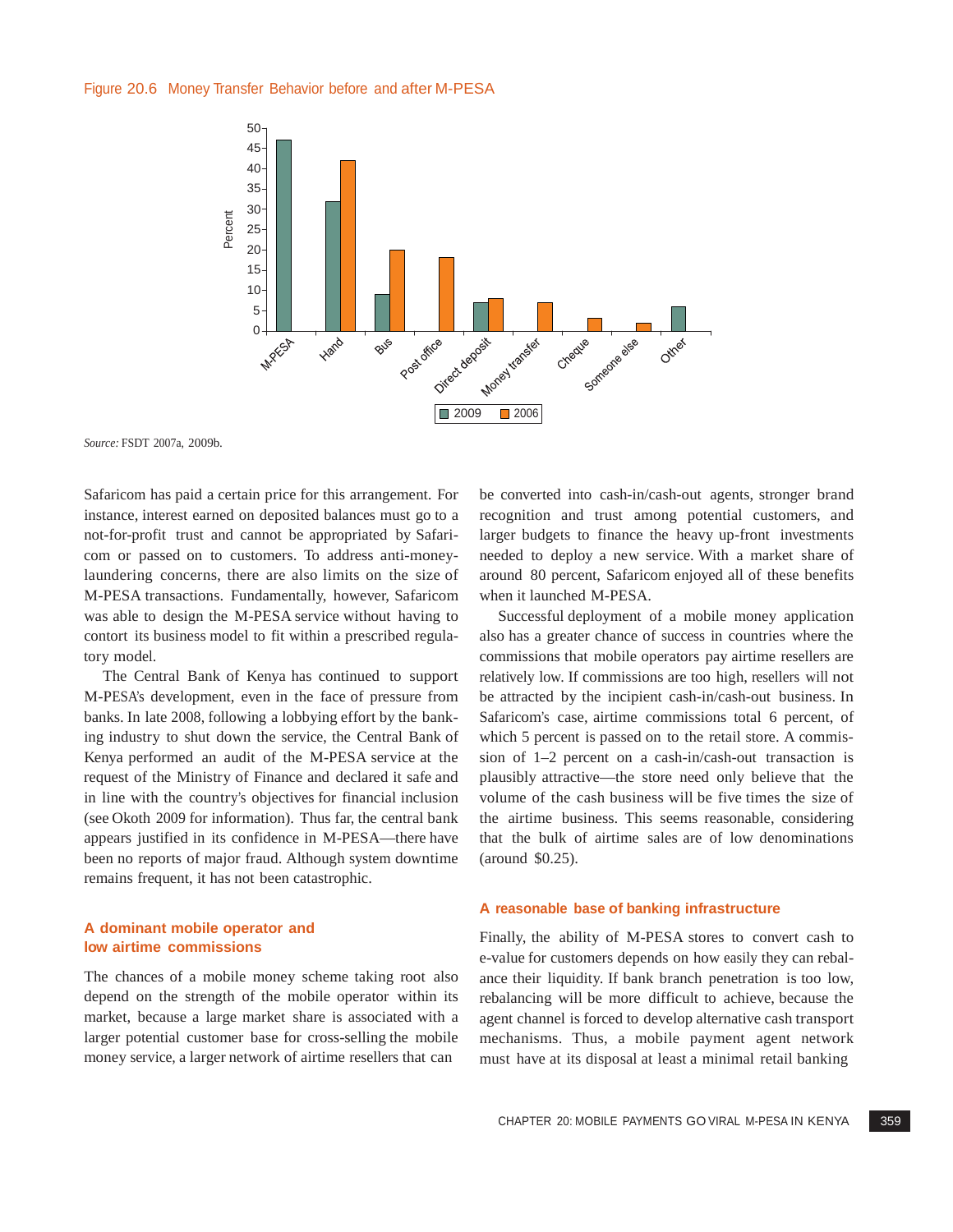infrastructure. There appears to be a branch penetration "sweet spot" for mobile money, where penetration is not so high that it hampers demand for mobile money services but not so low that agents are unable to manage their liquidity. Because of the branch networks of Equity Bank and other banks and microfinance institutions, Kenya is reasonably well supplied with rural liquidity points. Even so, shortage of cash or electronic value for M-PESA agents is a problem in both rural and urban areas in Kenya. Mobile payment operators in some other Sub-Saharan African countries face more serious liquidity constraints, especially in rural areas. Such constraints are likely to be a major factor affecting the success of mobile services in specific country contexts.

## **M-PESA'S SERVICE DESIGN: GETTING PEOPLE ONTO THE SYSTEM**

While M-PESA's rapid growth was fueled by certain countryspecific enabling conditions, the success of such an innovative service hinged on the design of the service. Conducting financial transactions through a mobile phone is not an intuitive notion for many people, just as walking to a corner shop to make cash deposits and withdrawals may not at first seem natural to many. To overcome this adoption barrier, Safaricom designed M-PESA in a way that helped people immediately grasp how they might benefit from the service; removed barriers that might prevent people from experimenting with the service; and fostered trust in retail outlets that would be tasked with promoting the service, registering customers, and facilitating cash-in/cash-out services.

## **A simple message targeting a big point of concern among the population**

In very early phases of conception, Vodafone developers thought that M-PESA would be used as a way for customers to repay microloans. However, as Safaricom market-tested the mobile money proposition, they shifted the core proposition from loan repayment to helping people make P2P transfers to their friends and family. In its commercial launch, M-PESA was marketed to the public with just three powerful words: "send money home." In an environment in which families were geographically split, this message tapped into a major concern for many Kenyans the risks and high costs associated with sending money over long distances. Thus, a simple marketing message turned a basic "e-remittance" product into a must-have "killer" application and remains the main marketing message three

years later. Although people have proved creative in using M-PESA for their own needs, sending money home continues to be one of the most important uses, and the number of Kenyan households receiving money transfers has increased from 17 percent to 52 percent since M-PESA was introduced (FSDT 2009a).

## **A simple user interface**

The simplicity of M-PESA's message is matched by the simplicity of its user interface. The service can be launched right from the main menu of a mobile phone, making it easy for users to find. And because the service resides on the phone and does not need to be downloaded from the network each time it is used, the menu loads very quickly and prompts the user for information step-by-step. For instance, for a P2P transfer, the user is asked to enter the destination phone number, the amount of the transfer, and the personal identification number (PIN) of the sender. Once the information is gathered, it is fed back to the customer for final confirmation. Once the customer hits OK on a mobile phone, the data is sent to the M-PESA server in a single text message. Consolidating all information into a single message reduces messaging costs as well as the risk that only part of the transaction data will be sent to the server. A final advantage is that the application can use the security keys in the user's SIM card to encrypt messages end-to-end, from the user's handset to Safaricom's M-PESA server.

## **Removing adoption barriers: free to register, free to deposit, no minimum balances**

Safaricom designed M-PESA to make it as easy as possible for customers to try the service. Customer registration, which can be done at any M-PESA retail outlet, is quick, simple, and free. First, the retail clerk provides a paper registration form, where the customer enters his or her name, ID number (from Kenyan national ID, passport, military ID, diplomatic ID, or alien ID), date of birth, occupation, and mobile phone number. The clerk then checks the ID and inputs the registration information into the customer's mobile phone. SIM cards in Kenya are now preloaded with the M-PESA application. If the customer's SIM card is too old and does not contain the application, the clerk replaces it. The customer's phone number is not changed even if the SIM card is.

After Safaricom receives the application, it sends both the customer and the retail outlet an SMS confirming the transaction. The SMS provides the customer a four-digit start key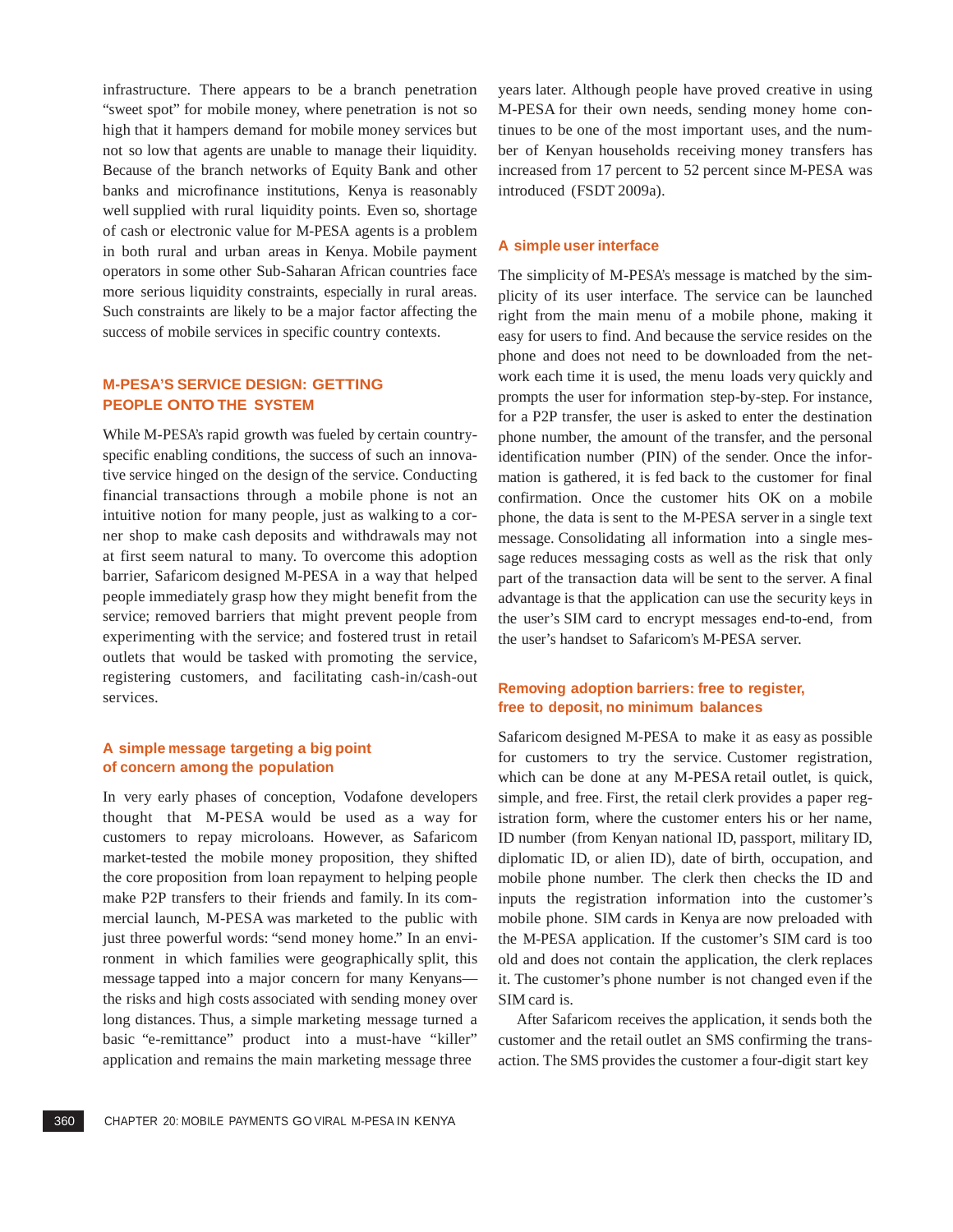(one-time password), which they use to activate their account. Customers enter the start key and their ID number, after which they are asked to input a secret PIN of their choice. This completes the registration process. In addition to leading customers through this registration process, retail clerks explain how to use the application and discuss the costs associated with each service. This customer support early in the process is particularly important in rural areas, where a significant percentage of the potential user base is unfamiliar with the functioning of mobile phones.

The minimum M-PESA deposit amount is approximately \$1.25, but there is no minimum balance requirement. And because customers deposit money for free, there is no immediate barrier to taking up the service. M-PESA charges customers only for "doing something" with their money, such as making a transfer, withdrawing money, or buying prepaid airtime.

#### **The ability to send money to anyone**

M-PESA customers can send money to any GSM mobile phone subscriber on the Safaricom, Zain, Orange, or YU networks in Kenya, regardless of whether the receiving party is an M-PESA customer. When a transfer is sent, money is debited from the sender's account and the recipient receives a code by SMS, which is used to claim the monetary value at any M-PESA store. M-PESA is thus an account-to-cash service, with the receiver's experience being similar to the way Western Union works today. M-PESA's pricing, however, is quite different: customers pay a higher (roughly triple) P2P charge when sending money to a non-M-PESA customer, but at the other end the noncustomer is not charged to receive the cash, whereas registered customers pay a cashout fee of at least \$0.30. Safaricom developed this pricing scheme with the understanding that the sender has power over the recipient, and so it chose to put pressure on the sender to require the recipient to register with M-PESA. Furthermore, Safaricom hoped that providing noncustomers with a good, no-cost first experience with M-PESA would lure them to register for M-PESA.

#### **Building trust in the retail network**

Recognizing that M-PESA would not be rapidly adopted by the Kenyan population unless customers had enough trust in the M-PESA retail network that they were willing to conduct cash-in/cash-out transactions through those outlets, Safaricom employed several measures to build that trust. First, it closely linked the M-PESA brand with its own

strong corporate brand. As the mobile operator in Kenya with the dominant share of the market (more than 80 percent at M-PESA's launch and almost as much in 2010), Safaricom was already a broadly respected and trusted brand, even among low-income customers. M-PESA retail outlets are required to paint their store "Safaricom green," a tactic that not only gives customers confidence that the store is acting on behalf of Safaricom but also makes it easier for customers to locate cash-in/cash-out points.

Second, by investing heavily in store training and on-site supervision, Safaricom ensured that customers can have a remarkably similar experience in any retail authorized outlet they use. This "sameness" has helped to build trust in both the platform and the outlets and gives customers a consistently positive view of the service. Rather than relying on its channel intermediaries to carry out these functions in retail shops, Safaricom chose to centralize the functions through a single third-party vendor, Top Image. Quality is maintained through a rating process. A Top Image representative visits each outlet at least once per month and rates each store on a variety of criteria, including visibility of branding and the tariff poster, availability of cash and M-PESA electronic value to accommodate customer transactions, and quality of record-keeping.

Third, the fact that M-PESA customers receive instant SMS confirmation of their transaction has helped them learn by experience to trust the system. Because the receipt confirming a money transfer includes the name and number of the recipient and the amount transferred, it allows the sender to confirm instantly that the money was sent to the right person—the most common source of error. In the case of an error, the receipt can then be used to resolve the situation.

Fourth, Safaricom requires its outlets to record all cashin/cash-out transactions in a paper-based, Safaricomcreated logbook. For each transaction, the store clerk enters the M-PESA balance, the date, agent ID, transaction ID, transaction type (customer deposit or withdrawal), value, customer phone number, customer name, and the customer's national ID number. Customers are then asked to sign the log for each transaction, which not only discourages fraud but also gives agents a way to offer first-line customer care for customers querying previous transactions. Each entry in the log is written in triplicate. The top copy is kept by the retail outlet for its own records, a second is passed on to the store's master agent, and the third is sent to Safaricom. Because all information contained in the logbook (except for the customer signature) is captured electronically by Safaricom when the transaction is made and is available to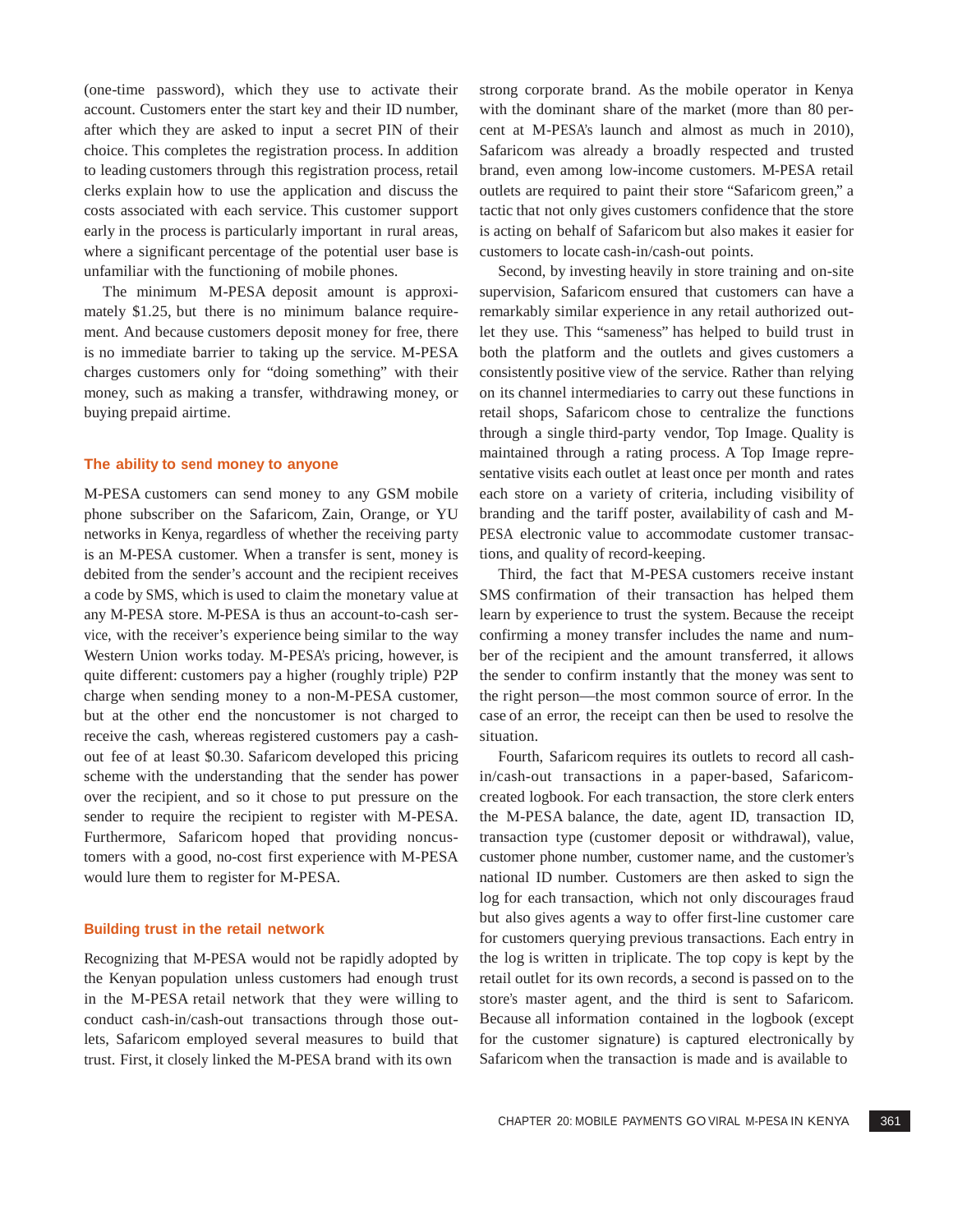the master agents through a Web management system, the main purpose of the agent log is not for record-keeping but rather to provide comfort to customers who are accustomed to having transactions recorded on paper.

#### **Simple and transparent pricing**

M-PESA pricing is transparent and predictable. There are no customer charges for the SMSs that deliver the service. Instead, fees are applied to the actual, customer-initiated transactions. All customer fees are subtracted from the customer's account, and outlets cannot charge any direct fees. Thus, outlets collect their commissions from Safaricom

(through their master agents) rather than from customers. This arrangement reduces the potential for agent abuses. Customer fees are uniform nationwide, and they are prominently posted in all outlet locations in the poster shown in figure 20.7.

M-PESA chose to specify its fees in fixed currency terms rather than as a percentage of the transaction. This makes it easier for customers to understand the precise cost of each transaction and helps them think of the fee in terms of the transaction's absolute value (for example, sending money to grandmother). It also helps them compare the transaction cost against alternative and usually costlier money-transfer arrangements (for example, the *matatu* fare plus travel time).

## Figure 20.7 M-PESA Tariff Structure

| <b>Transaction type</b>                                                     |  |  | Transaction range (KShs) |         | Customer charge |
|-----------------------------------------------------------------------------|--|--|--------------------------|---------|-----------------|
|                                                                             |  |  | <b>Minimum</b>           | Maximum | (KShs)          |
| <b>Value movement transactions</b>                                          |  |  |                          |         |                 |
| Deposit cash                                                                |  |  | 100                      | 35,000  | $\Omega$        |
| Send money to a registered M-PESA user                                      |  |  | 100                      | 35,000  | 30              |
| Send money to a nonregistered M-PESA user                                   |  |  | 100                      | 2,500   | 75              |
|                                                                             |  |  | 2,501                    | 5,000   | 100             |
|                                                                             |  |  | 5,001                    | 10,000  | 175             |
|                                                                             |  |  | 10,001                   | 20,000  | 350             |
|                                                                             |  |  | 20,001                   | 35,000  | 400             |
| Withdraw cash by a registered M-PESA user at<br>an M-PESA agent outlet      |  |  | 100                      | 2,500   | 25              |
|                                                                             |  |  | 2,501                    | 5,000   | 45              |
|                                                                             |  |  | 5,001                    | 10,000  | 75              |
|                                                                             |  |  | 10,001                   | 20,000  | 145             |
|                                                                             |  |  | 20,001                   | 35,000  | 170             |
| Withdraw cash by registered M-PESA user at PesaPoint ATM                    |  |  | 200                      | 2,500   | 30              |
|                                                                             |  |  | 2,501                    | 5,000   | 60              |
|                                                                             |  |  | 5,001                    | 10,000  | 100             |
|                                                                             |  |  | 10,001                   | 20,000  | 175             |
| Withdraw cash by a non-registered M-PESA user                               |  |  | 100                      | 35,000  | $\overline{0}$  |
| Buy airtime (for self or other)                                             |  |  | 20                       | 10,000  | $\overline{0}$  |
| <b>Pay Bill Transactions</b><br>$0 - 30$<br><b>Information transactions</b> |  |  |                          |         |                 |
| Show balance                                                                |  |  |                          |         | 1               |
| Change secret word                                                          |  |  |                          |         | $\overline{0}$  |
| Change PIN                                                                  |  |  |                          |         | 20              |
| Update menu                                                                 |  |  |                          |         | $\overline{0}$  |
| Change language                                                             |  |  |                          |         | $\Omega$        |
| SIM replacement                                                             |  |  |                          |         | 20              |

*Source:* Safaricom.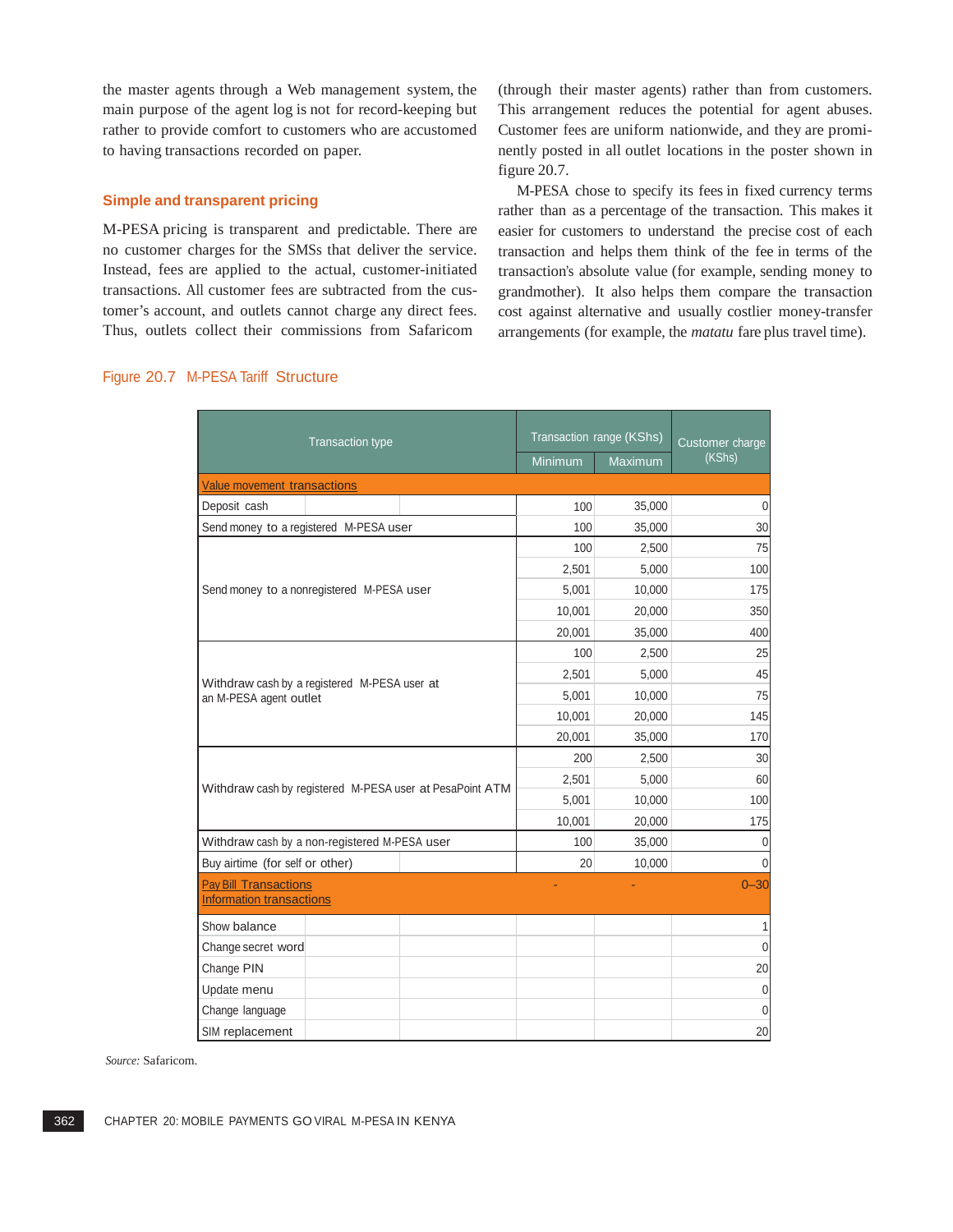M-PESA deposits are free to customers. Withdrawals of less than \$33 cost around \$0.33. Withdrawal charges are "banded" (that is, larger transactions incur a larger cost) so as not to discourage smaller transactions. ATM withdrawals using M-PESA are slightly more expensive than withdrawals at a retail outlet (\$0.40 versus \$0.33).

P2P transfers using M-PESA cost a flat rate of around \$0.40. These transfers are where Safaricom makes the bulk of its revenue. Thus, for a purely electronic transfer, customers pay more than double the price they pay for the average cash transaction (\$0.17), even though the cost of providing purely electronic transactions is lower than cash transactions. This model reflects a notion of optimal pricing that is based less on cost and more on customer willingness to pay. M-PESA is still cheaper, though, than the other available mechanisms for making remote payments, such as money transfer by the bus companies, Kenya Post's Postapay, or Western Union.<sup>11</sup>

Notably, M-PESA has maintained the same pricing for transactions in its first three years of operation. This strategy has helped establish customer familiarity with the service. Safaricom has changed, however, the price of two types of customer requests that do not involve a financial transaction: balance inquiries (because the initial low price generated a burdensome volume of requests) and PIN changes (because customers are far more likely to remember their PIN if the fee to change it is higher). The volume of both types of requests decreased substantially after these price changes. As previously noted, the SMS confirmation of a transaction contains the available balance, which also helps cut down on the number of balance inquiries.

## **Liquidity of last resort at bank branches and ATMs**

From very early on, M-PESA signed up banks as agents, so M-PESA customers could walk into any branch of those banks to conduct cash-in/cash-out transactions. One year after its launch, M-PESA went further and partnered with PesaPoint, one of the largest ATM service providers in Kenya. The PesaPoint network includes more than 110 ATMs scattered in all eight provinces of the country. Customers can now retrieve money from any PesaPoint ATM. To do so, they select "ATM withdrawal" from the M-PESA menu on their mobile phone, after which they receive a onetime ATM authorization code. They then enter that code on the ATM keyboard to make the withdrawal. No bank card is needed for the transaction.

M-PESA's liquidity system is not without its challenges, however. Because of cash flow constraints, M-PESA retail outlets cannot always meet requests for withdrawals, especially large ones. Furthermore, the agent commission structure discourages outlets from handling large transactions. As a result, customers are sometimes forced to spread large withdrawals over several days rather than withdraw a lump sum, at an added cost and inconvenience. Cash flow constraints also undermine customer trust in M-PESA as a mechanism for high-balance, long-term saving. Use of bank branches and ATMs to give customers a sort of liquidity mechanism of last resort has bolstered the credibility of the M-PESA system, however,

## **M-PESA'S EXECUTION STRATEGY: QUICKLY REACHING CRITICAL MASS**

Although strong services design has been a major factor in the success of M-PESA, an appropriate execution strategy has also been a key factor. Importantly, Safaricom recognized that it would be difficult to scale M-PESA incrementally, because it had to overcome three significant obstacles common to any new electronic payment system, namely, adverse network effects, the chicken-and-egg trap, and trust. First, in regard to adverse network effects, the value to the customer of a payment system depends on the number of people connected to and actively using it. The more people on the network, the more useful it becomes.12 While network effects can help a scheme gain momentum once it reaches a critical mass of customers, they also make it difficult to attract early adopters of the new technology. Second, to grow, M-PESA had to attract customers and stores in tandem. It is difficult, however, to attract customers when there are few stores to serve them, and equally hard to convince stores to sell the service when there are few customers to be had (thus, the chicken-and-egg trap). Thus, M-PESA needed to drive both customer and store acquisition aggressively. Third, a company will be successful in attracting customers only when prospective customers have confidence in the reliability of the new system. In the case of M-PESA, customers had to be comfortable with three elements that were new at the time in Kenya: a payment system operated by a mobile operator, using a nonbank retail outlet to meet cash-in/cash-out needs, and using mobile phones to access account information and initiate transactions.

In the early stages of development of a payments system, the three problems described above reinforce each other, creating a significant hurdle to growth. In many cases, this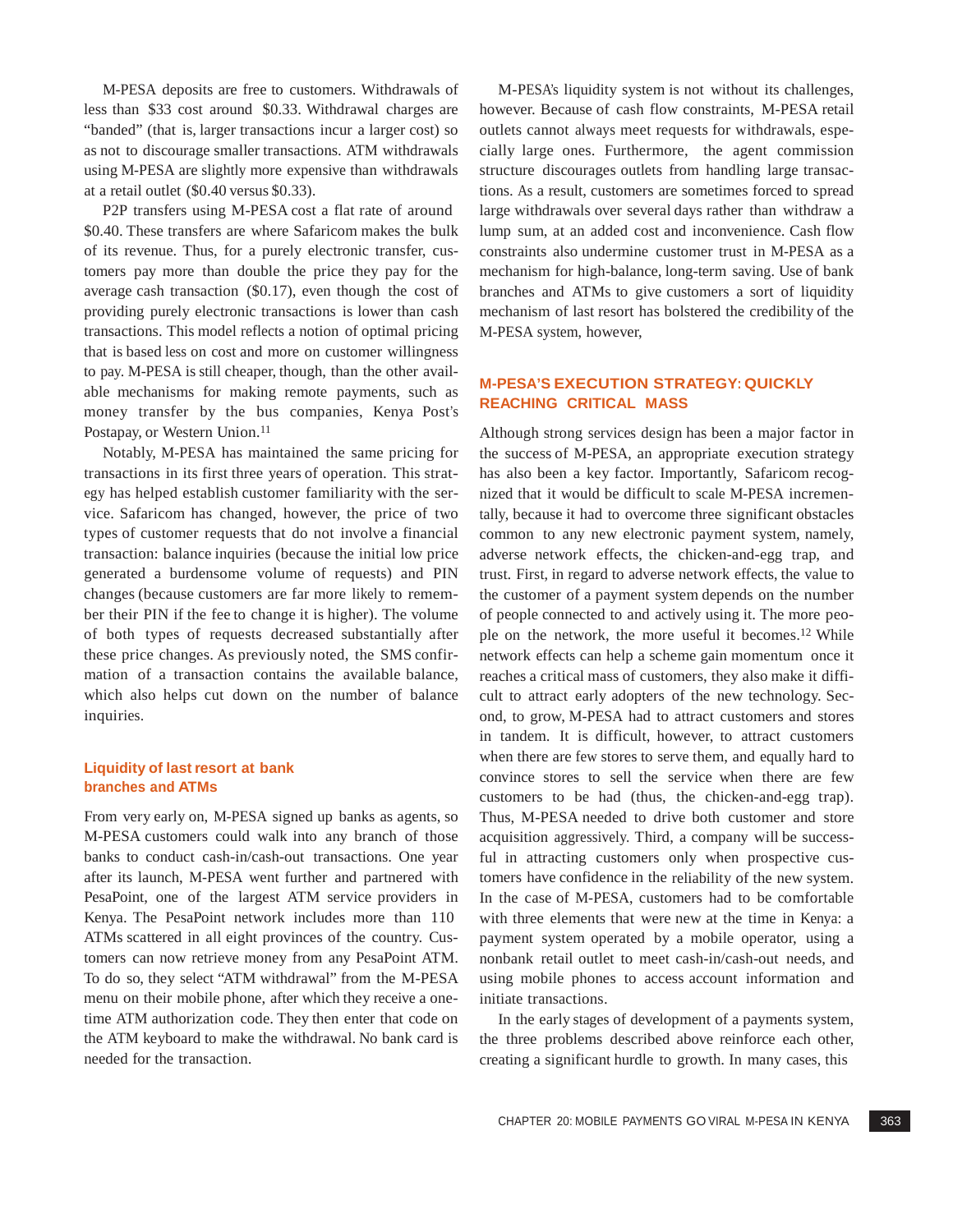hurdle helps explain why many other mobile money deployments remain subscale. M-PESA, however, overcame this hurdle through very forceful execution on two key fronts: Safaricom made significant up-front investments in building a strong service brand for M-PESA, and it effectively leveraged its extensive network of airtime resellers to build a reliable, consistent retail network that served customers' liquidity needs.

## **Aggressive up-front investment in promoting the M-PESA brand**

From the beginning, Safaricom sought to foster customer trust in M-PESA and relied on existing customers to be the prime mechanism for drawing in new customers. The task was all the more difficult because Safaricom was not only introducing a new product, but an entirely new product category, to a market that had little experience with formal financial services. Safaricom's initial target for M-PESA was about 1 million customers within one year of the launch of the service, equal to 17 percent of Safaricom's customer base of about 6 million customers at the time, according to Safaricom company results for the year ending March 2007.

National launch at scale. After small pilots involving less than 500 customers,13 M-PESA launched nationwide, increasing the likelihood that the service could reach a critical mass of customers in a short time frame. At launch, Safaricom had 750 stores that covered all of Kenya's 69 district headquarters. The launch was a massive logistical challenge that led to a great deal of customer and store confusion and, during the first few months, delays of several days in reaching customer service hotlines. User and store errors were frequent since everyone was new to the service. But the gamble paid off. Logistical problems subsided after a few months, leaving strong brand recognition and topof-mind awareness among large segments of the population. The service outran first-year growth targets, quickly turning network effects in its favor as new customers begat more customers and turned M-PESA into a compelling business proposition for more stores.

An appropriate marketing mix. Initial M-PESA marketing featured and targeted urban, relatively wealthy city dwellers with a need to "send money home." The choice of this demographic as the initial customer created an aspirational image for prospective customers and avoided giving the impression that M-PESA was a low-value product

aimed at the poor. Over time, the marketing moved from young, up-market urban dwellers with desk jobs to more ordinary Kenyans with lower-paid professions.

M-PESA's launch was associated with significant upfront investment in television and radio marketing, 14 but there was also intense outreach through road shows, in which company agents traveled around the country signing people up, explaining the product, and demonstrating how to use it. Over time, as people became more familiar with M-PESA, it was no longer necessary to do this kind of hands-on outreach. Television and radio marketing was largely replaced by the omnipresent M-PESA branding at all outlets, supported by a few large billboards. Newer ads feature a general emotional appeal, with a wider range of services indicated.

## **A scalable distribution channel**

From the time Safaricom launched M-PESA, it understood that the primary role of the mobile phone is to enable the creation of a retail outlet–based channel for cash-to-digital value conversion. It also understood that for this cash-to-digital conversion to be broadly available to the bulk of the population, Safaricom had to develop a channel structure that could support thousands of M-PESA stores spread across a broad geographical area. To achieve this, Safaricom built four elements into its channel management execution strategy: engaging intermediaries to help manage the individual stores, thereby reducing the number of direct contacts it had to deal with, ensuring that outlets received sufficient incentives to actively promote the service, maintaining tight control over the customer experience, and developing several different methods for stores to rebalance their stocks of cash and e-value.

Two-tier channel management structure. Safaricom created a two-tier structure with individual stores (subagents, in Safaricom's parlance) that depends on master agents (referred to by Safaricom as agent head offices). Agent head offices maintain all contact with Safaricom, and perform two key functions: liquidity management (buying and selling M-PESA balance from Safaricom and making it available to individual stores under their responsibility), and distribution of agent commissions (collecting the commission from Safaricom based on the overall performance of the stores under them and remunerating each store). Individual stores are either directly owned by an agent head office or working for one under contract.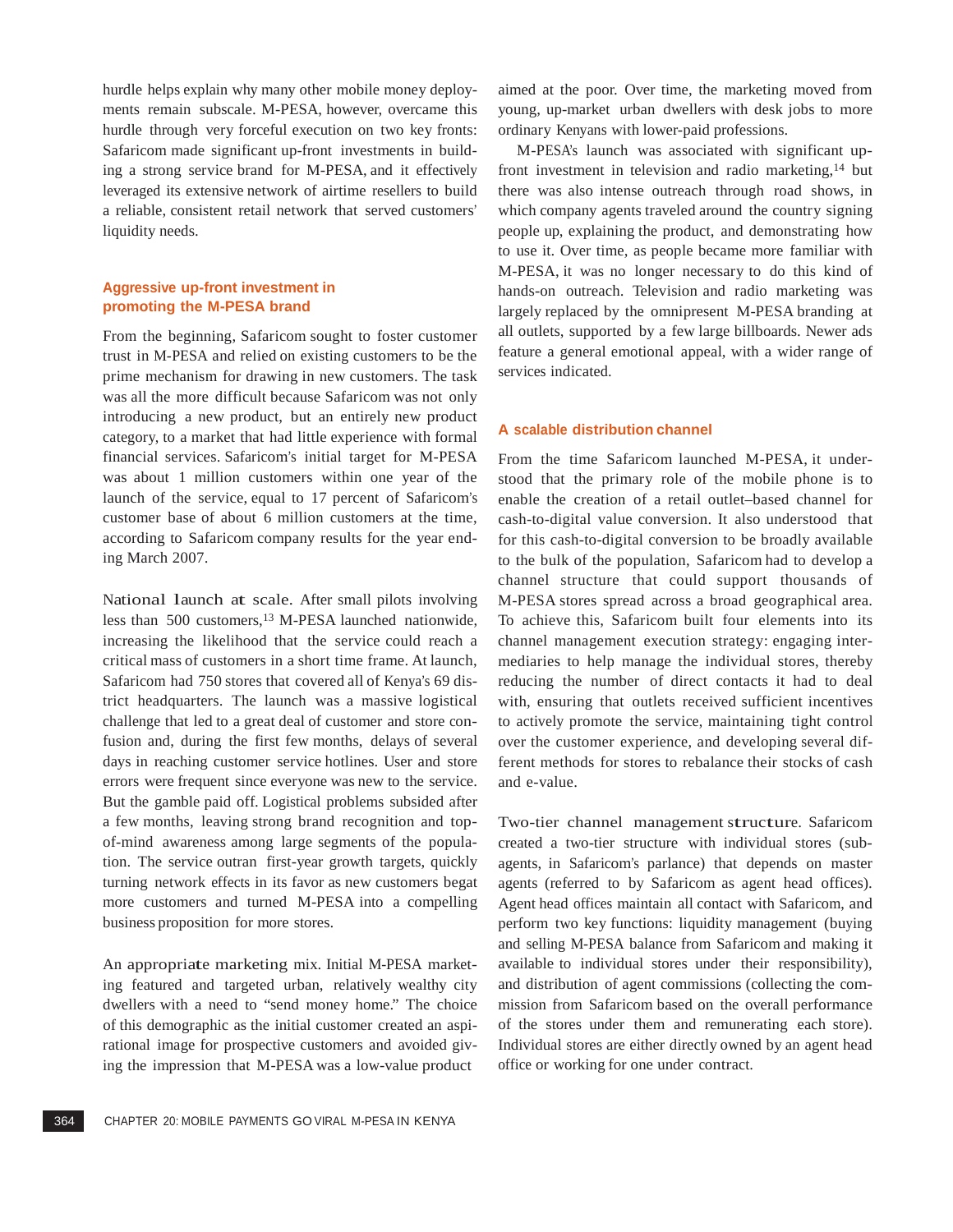Giving stores incentives. Retail outlets will not maintain sufficient stocks of cash and electronic money unless they are adequately compensated for doing so. Hence, Safaricom pays commissions to agent head offices for each cashin/cash-out transaction conducted by stores under their responsibility. Although Safaricom does not prescribe the commission split between agent head offices and stores, most agent head offices pass on 70 percent of commissions to the store.15 For deposits under \$33, Safaricom pays a \$0.133 commission, of which \$0.074 goes to the store after tax. For withdrawals, Safaricom pays \$0.200, of which \$0.111 goes to the store. So, assuming equal volumes of deposits and withdrawals, the store earns \$0.092 per transaction. Assuming the store conducts 60 transactions per day, it earns around \$5.50—almost twice the prevailing daily wage for a clerk in Kenya.

Recall that Safaricom charges customers \$0.333 on a round-trip savings transaction (free deposit plus \$0.33 for the withdrawal), which is in fact equal to what the channel receives (\$0.13 on the deposit plus \$0.20 for the withdrawal). So, assuming equal volumes of deposits and withdrawals, Safaricom does not make money on cash transactions. It merely "advances" commissions to the channel when customers make deposits and recoups them when customers withdraw. As noted, Safaricom generates the bulk of its revenue from services for which customer willingness to pay is the highest—electronic, P2P transactions.

Because store revenues are dependent on the number of transactions they facilitate, Safaricom has been careful not to flood the market with too many outlets, lest it depress the number of customers per agent. Instead, it has maintained balanced growth in the number of outlets relative to the number of active customers, resulting in an incentivized and committed agent base.

Maintaining tight control over the customer experience. Safaricom also recognized early on that customers need to have a good experience at the retail stores offering M-PESA services, where the bulk of transactions take place. To ensure that it maintained control over the customer experience, it has not relied on agent head offices to perform all channel management functions. Instead, it concentrated the evaluation, training, and on-site supervision of stores in a single outsourcing partner, Top Image. The more routine and non-customer-facing store support activities, such as liquidity management and distribution of store commissions, are left to a large pool of agent head offices. Through its contract with Top Image, however, Safaricom retained direct, centralized control over key

elements of the customer experience: store selection, training, and supervision.

Developing multiple store liquidity management methods. By far the biggest challenge faced by M-PESA stores is maintaining enough liquidity, in terms of both cash and e-float,  $16$  to be able to meet customer requests. If they take too many cash deposits, stores will find themselves running out of e-float with which to facilitate further deposits. If they do too many withdrawals, on the other hand, they will accumulate e-float but will run out of cash. Thus, stores frequently undertake liquidity management efforts.

The M-PESA channel management structure was conceived to offer stores three methods for managing liquidity. Two of these place the agent head office in a central role, with the expectation that it will "recycle" e-float between locations experiencing net cash withdrawals (that is, accumulating e-float) and locations with net cash deposits (that is, accumulating cash). In the first method, the agent head office provides direct cash support to stores. The store clerk comes to the agent head office to deliver or offload cash, or the agent head office sends cash runners to the store to perform these functions.

In the second method, the agent head office and stores use their respective bank accounts. If the store has excess cash and wants to buy M-PESA e-float from the agent head office, the store deposits the cash into the account of the agent head office at the nearest bank branch or ATM. Once the agent head office confirms receipt of the funds into its account, it transfers M-PESA e-float to the store's M-PESA account. If the store wants to sell e-float to obtain cash, the store transfers M-PESA e-float to the agent head office. The agent head office then deposits (or transfers) money into the store's bank account, after which the store can withdraw the cash at the nearest branch or ATM.

In the third method, stores interact directly with a bank that has registered as an M-PESA "superagent." Under this method, the agent head office does not get involved in liquidity management. Instead, stores open an account with a participating superagent bank. To rebalance their cash, stores deposit and withdraw cash against their bank account at the nearest branch or ATM of the bank. The store then electronically buys and sells e-float in real time against its bank account. From a store's perspective, one drawback of using a bank-based superagent mechanism is that it can only be used during banking business hours.

In all cases, the e-float–cash nexus will remain the key constraint to further development of M-PESA, because it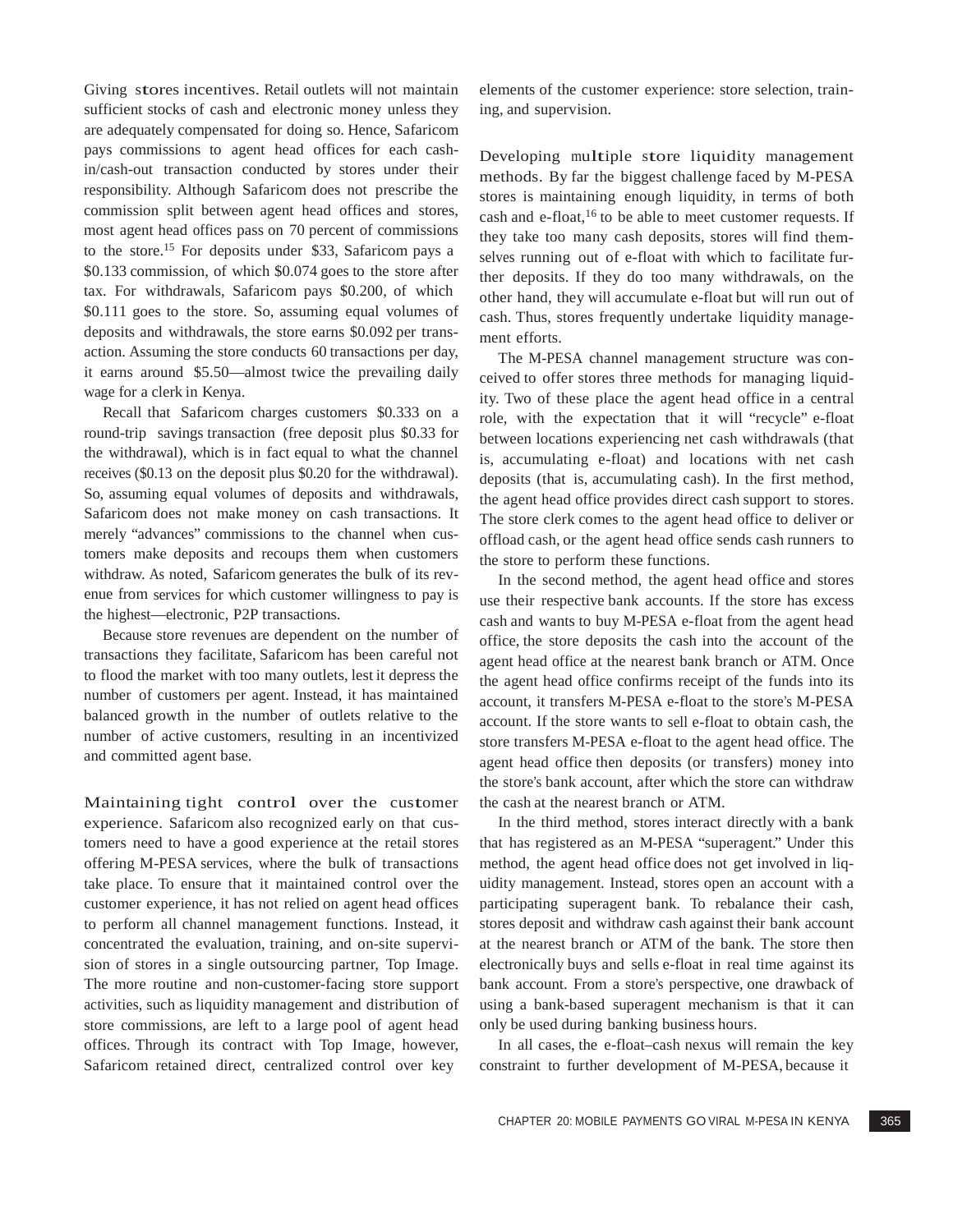requires the physical movement of cash around the country and is thus the least scalable part of the system.

## **M-PESA'S FUTURE EVOLUTION**

The experience of M-PESA demonstrates how powerful a payment network that offers convenience at an affordable cost can be once a critical mass of customers is reached. It also shows that achieving critical mass requires a service design that removes as many adoption barriers as possible, together with significant investment in marketing, branding, and agent network management. The Kenyan experience also suggests that several country-level factors must be aligned to set the scene for successful mobile money development, including the labor market profile (demand for remittances generated by rural-urban migration), the quality of available financial services, support from the banking regulator, and the structure of the mobile communications market (dominant mobile operator and low airtime commissions).

While M-PESA has been more successful than anyone could have imagined at its launch, the model still has substantial room for development. A threefold wish list for M-PESA could be delineated as follows: further mainstreaming of M-PESA's regulatory treatment, pricing that opens up a much larger market of microtransactions, and expanding M-PESA so that customers have access to a broader range of financial services.

## **Mainstreaming M-PESA's regulatory treatment**

M-PESA's regulatory treatment as a payments vehicle needs to be formalized so that it can become regulated in the most appropriate way. To this end, the Central Bank of Kenya is backing a new payments law that would cover M-PESA transactions (as of this writing, the draft had not yet been approved by the Kenyan parliament). The Central Bank of Kenya is also in the process of finalizing agent banking regulations that would allow commercial banks to use retail outlets as a delivery channel for financial services. Banks are quite reasonably complaining that they could not replicate the M-PESA service themselves because they are not currently allowed to undertake customer transactions through agent networks on their own. Allowing both banks and M-PESA to operate such agent networks would level the playing field.

#### **Pricing that enables smaller payments**

M-PESA's current pricing model is not conducive to small transactions. The fee for a \$10 P2P transfer plus withdrawal,

for example, is approximately 7 percent of the amount of the transaction (\$0.40 for the transfer plus \$0.33 for the withdrawal). Adjusting M-PESA's current pricing model to account for smaller-denomination transactions would have two advantages. First, it would make the service more accessible to the poor, for whom pricing is now too high given their transactional needs. Such a reduction would allow Safaricom to maintain customer growth once saturation starts to set in at current pricing. Second, a pricing adjustment would allow customers to use M-PESA for their daily transaction needs, and in particular to save on a daily basis, which would be beneficial to those who are paid daily.

A reduction in customer prices could come about in several ways. There is room for "tranching" the P2P fee of \$0.40, for example, so that the price of smaller, or more frequent, transactions becomes more affordable. For cash transactions, one way to enable lower fees would be to establish street-level M-PESA subagents who would offer lower costs and commissions than store-based agents. Subagents would be a kind of "e-susu collector," operating with small working capital in order to aggregate small customer transactions. Subagents would use normal M-PESA retail outlets to rebalance their cash and M-PESA stored value. The key principle here is that segmentation of customers would go hand-in-hand with segmentation of agents.

#### **Linking with banks and other institutions**

While some customers use M-PESA as a saving device, the service still falls short of being a useful method of saving for most poor people. The fact that the average balance of M-PESA accounts was less than \$3 in early 2009 is partly a "large number" problem: if 900,000 people used M-PESA to save, that means 10 percent of users use the service to save, and that the average savings balance is diluted because it takes into account all M-PESA users rather than only users who save. But the fundamental problem is that there is still a lot of conversion of electronic value back into cash. This can be attributed to a combination of factors:

- *Lack of marketing.* Safaricom does not want to publicly promote using M-PESA as a saving tool for fear of provoking the Central Bank Kenya to regulate it more tightly.
- *Customer pricing.* The flat fee of around \$0.33 for withdrawals under \$33 means that small withdrawals carry a large relative fee.
- *Product design.* M-PESA works very much like an electronic checking account and does not offer structured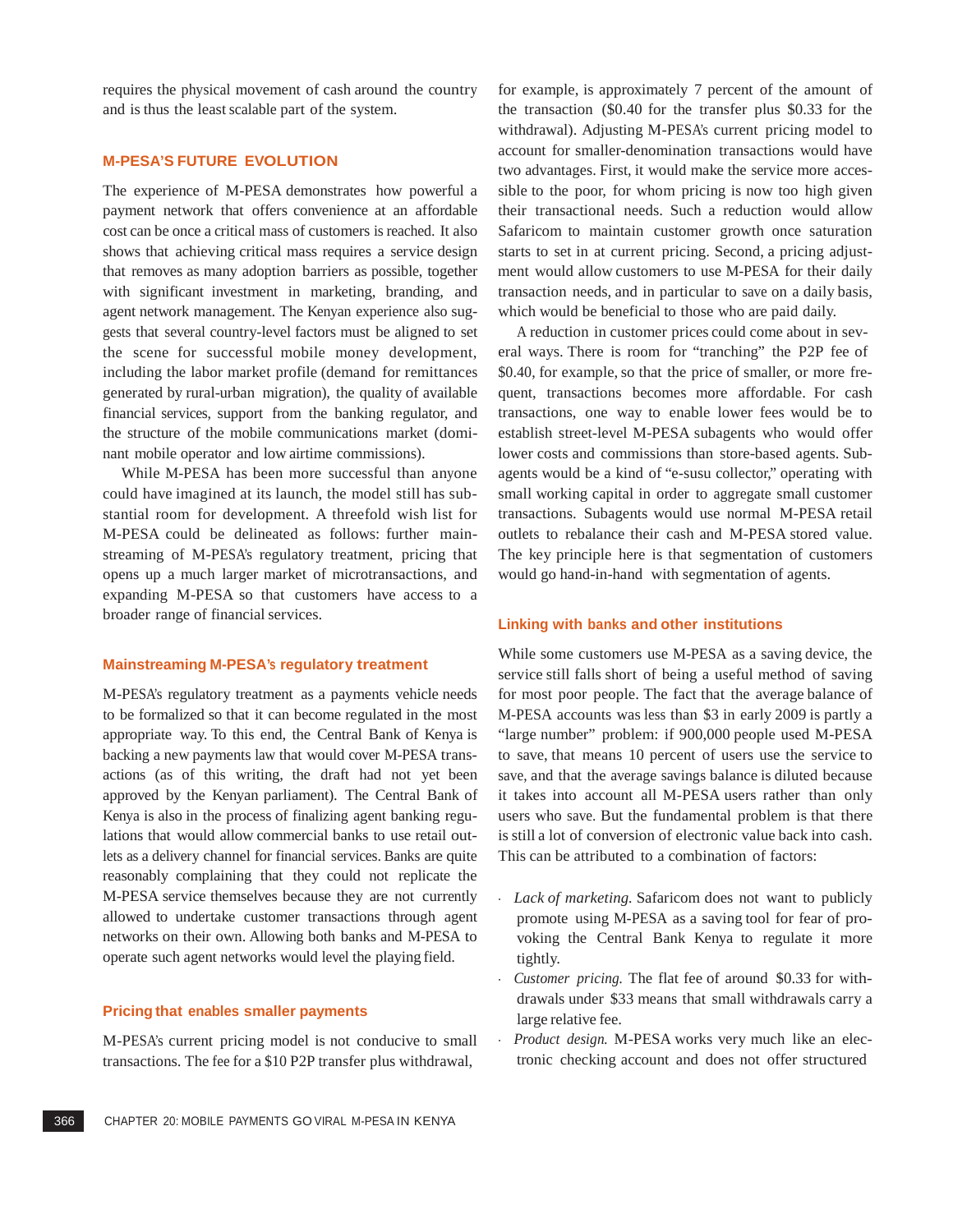saving products that may help people build discipline around savings.

- *Inflation.* M-PESA does not pay interest. In an environment with 15 percent inflation (during its first full year of operation in 2008), saving may be too onerous for much of the Kenyan population.
- *Trust.* M-PESA deposits are not supervised by the Central Bank of Kenya. And unlike payments, where trust can be validated experientially in real time, saving requires garnering the trust of customers over a longer period of time.
- *Privacy.* People may want more privacy for their saving behavior than an agent provides.
- *Excess liquidity.* The 16,000 M-PESA cash-in points in Kenya are also 16,000 cash-out points. The ubiquity of M-PESA agents may make it too easy for customers to cash out their funds, thus limiting their ability to accumulate large balances.

Rather than expecting Safaricom to develop and market more comprehensive savings services, M-PESA should support saving by linking to banks. M-PESA could then become a massive transaction acquisition network for banks rather than an alternative to them. That said, Safaricom is beginning to connect with banks. In September 2009, for example, Family Bank and M-PESA established a connection allowing customers to transfer money from M-PESA to their Family Bank account using M-PESA's bill pay function. This connection follows a successful pilot of loan repayments via M-PESA's bill pay function.

M-PESA would also benefit from establishing further links with institutions beyond banks, such as billers, distributors, and employers. By promoting M-PESA as a mechanism for distributing salaries and social welfare payments, enabling payments across supply chains, and paying bills, the need for cash-in and cash-out services would be minimized, and, as a result, a key component of transaction costs could be reduced. Savings balances may also be higher if people received payments directly into their accounts rather than in cash, and if they had other useful things to do with their money in electronic form.

## **CONCLUDING THOUGHTS: HOW M-PESA CAN REINVIGORATE FINANCIAL INCLUSION EFFORTS**

Imagine a world where there are no banks where you live. The nearest branch is 10 kilometers away, and it takes you almost an hour to get there by foot and bus. With waiting

times at the branch, a trip to the bank and back may take two hours—approximately a quarter of your working day. A bus fare of only \$0.50 to get to the bank may well represent one-quarter of your income on a good day. With the bank fees included, each banking transaction costs you the equivalent of almost half a day's wages. It would be like charging someone with an average income in the United States something like \$50 for each ATM transaction. Then, imagine a world without credit instruments or electronic payments. No checks, no credit cards, no money orders, no direct debits, no Internet banking. All your transactions are done in cash or, worse, by bartering goods. All exchanges are physical, person-to-person, hand-to-hand. Consider the hassle and the risk of sending money to distant relatives, business partners, or banks.

How would you operate in such a world? A recent book, *Portfolios of the Poor,* documents how poor people cope (Collins et al. 2009). Some people save to "push" excess money from today to tomorrow, some people borrow to "pull" tomorrow's money to fund necessary expenses today. They store cash in the home to meet daily needs, they leave it with a trusted friend for emergencies, they buy jewelry because that represents a future for their children, they pile up bricks for the day when they can build an extra room in their house. They make contributions to a savings group with a circle of friends to build up a pot of money, and one day it will be their turn to take that pot home to buy new clothes. They borrow from friends, seek advances from their employers, pawn their jewelry, and borrow from a highinterest moneylender.

Lack of good financial options is undoubtedly one of the reasons why poor people are trapped in poverty. In many cases, poor people cannot sustain themselves or aspire to earn higher incomes because they are not able to invest in better farming tools and seeds to enhance their productivity, start a microenterprise, or even take the time to search for better-paying employment opportunities. Their income is volatile, often fluctuating daily, and without reliable ways of pushing and pulling money between good days and bad days, they face stark choices such as pulling their children out of school or putting less food on the table during bad patches. Without good financial tools, they also may not be able to cope with shocks that periodically set them back. Most of these shocks are foreseeable, if not entirely predictable: a drought, ill health, and lifecycle events such as marriage and death.

Cash is the main barrier to financial inclusion. As long as poor people are able to exchange value only in cash—or worse, physical goods—they will remain too costly for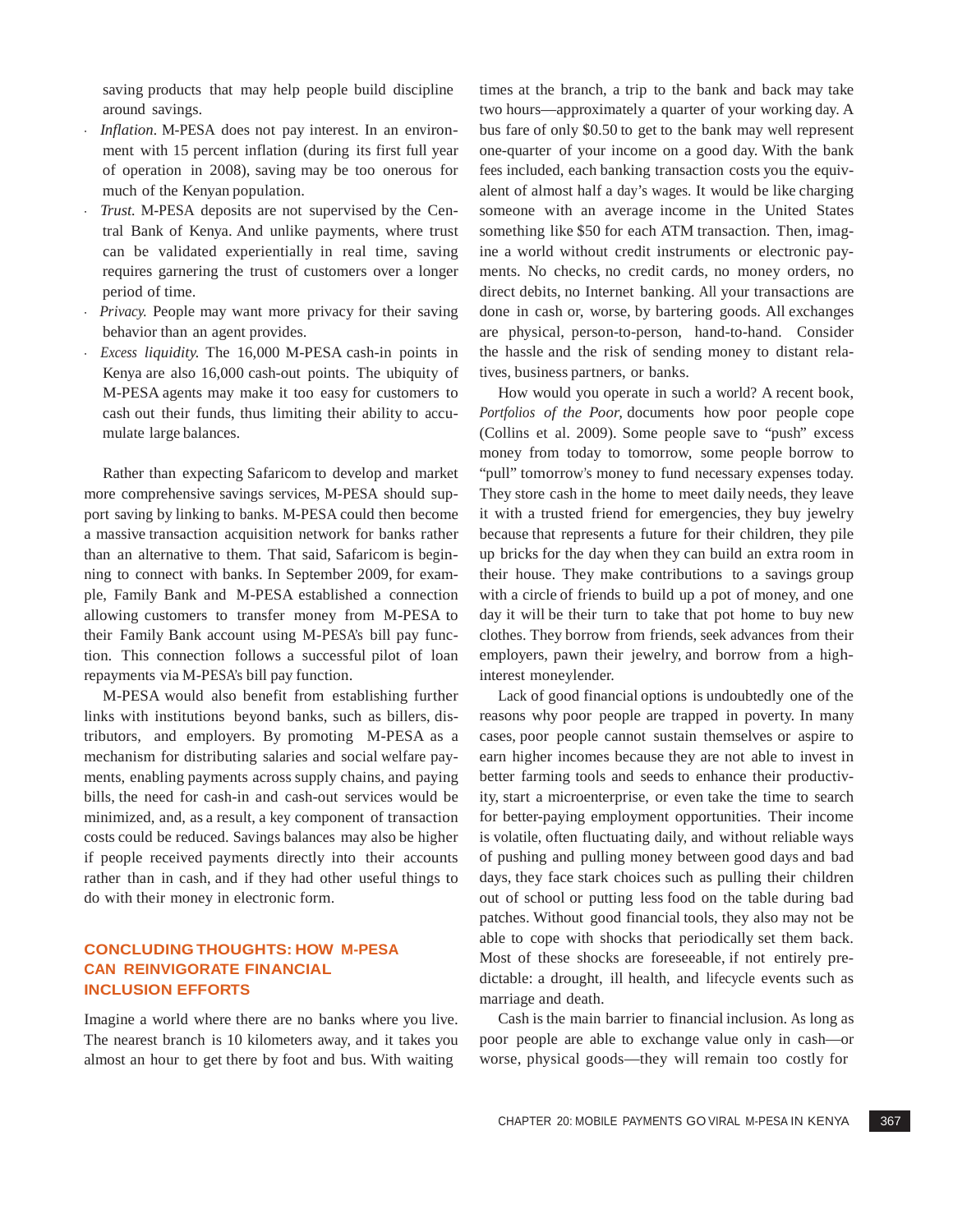formal financial institutions to address in significant numbers. Few banks are willing to build the costly infrastructure necessary for collecting low-value cash deposits and redeeming savings back into small sums of cash in low-income or rural areas. But once poor people have access to cost-effective electronic means of payments such as M-PESA, they could, in principle, become profitable to financial institutions. Although M-PESA itself does not constitute financial inclusion, it does provide a glimpse of a commercially sound, affordable, and effective way to offer financial services to all.

## **NOTES**

1. See Hughes and Lonie (2009) for a historical account of the M-PESA service, Mas and Morawczynski (2009) for a fuller description of the service, and Mas and Ng'weno (2009) for the latest accomplishments of M-PESA.

2. A SIM card is a smart card found inside mobile phones that are based on the Global System for Mobile communications (GSM) family of protocols. The SIM card contains encryption keys, secures the user's persona identification number on entry, and drives the phone's menu. SMS is a data messaging channel available on GSM phones.

3. These amounts use an exchange rate of \$1 to 75 Kenyan shillings.

4. Kenya has a population of nearly 40 million. GDP per capita is \$1,600, 78 percent of people live in rural areas, and 19 percent of adults have access to a formal bank account. See FSDT (Financial Sector Deepening Trust) (2009a) for financial access data derived from the FinAccess survey, a nationally representative survey of 6,600 households conducted in early 2009.

5. The 2009 FinAccess survey (FSDT 2009a, p. 16) confirms that 40 percent of adults have used M-PESA.

6. See Safaricom (2009) for key monthly M-PESA statistics. Additional figures are taken from Safaricom's published half-year results for the period ending September 2009 and Central Bank of Kenya reports.

7. Although the number of P2P transactions per customer has been rising steadily, it remains quite low, probably still less than two transactions per month.

8. For more detailed accounts of the M-PESA story, see Heyer and Mas (2009) on the country factors that led to M-PESA's success, Mas and Morawczynski (2009) on M-PESA's service features, Mas and Ng'weno (2010) on Safaricom's execution, and Mas (2009) on the economics underpinning branchless banking systems.

9. For a fuller analysis of the use of mobile money for domestic remittances in Kenya, see Ratan (2008) and Morawczynski (2008).

10. Although the Central Bank of Kenya Act was amended in 2003 to give the central bank broad oversight of payment systems, the operational modalities for this oversight have not been implemented; they are pending approval of a new National Payments System Bill that has languished in parliament.

11. Morawczynski and Pickens (2009) find that sending K Sh 1,000 through M-PESA is 27 percent cheaper than the post office's PostaPay and 68 percent cheaper than sending it by a bus company.

12. Network effects are commonly illustrated with reference to fax machines: the first set of people who bought a fax machine did not find them very useful, because they were not able to send faxes to many people. But as more people bought fax machines, everyone's faxes became increasingly useful. Network effects are sometimes called demand-side economies of scale to emphasize that scale affects the *value*  of the service to each customer. This distinguishes it from supply-side economies of scale, which refer to situations in which the average *cost* per customer fall as volume increases. Davidson (2009) discusses implications of network effects for mobile money.

13. Safaricom's earliest pilot project conducted in 2004–05 revolved around microloan repayments and involved the Commercial Bank of Africa, Vodafone, Faulu Kenya, and MicroSave.

14. In a survey of 1,210 users in late 2008, 70 percent of respondents claimed they first heard about M-PESA from television or radio advertisements (FSDT 2009b).

15. Safaricom would like the split to be 20 percent/80 percent, meaning that more of the commission is passed on to the retail outlet.

16. E-float is the balance of money that an agent has in his M-PESA account, which he can electronically transfer to customers in exchange for cash.

#### **REFERENCES**

- Camner, Gunnar, and Emil Sjöblom. 2009. "Can the Success of M-PESA be repeated? A Review of Implementations in Kenya and Tanzania." Valuable Bits. <http://mobileactive.org/> files/file\_uploads/camner\_sjoblom\_differences\_ke\_tz.pdf.
- Collins, Daryl, Jonathan Morduch, Stuart Rutherford, and Orlanda Ruthven. 2009. *Portfolios of the Poor: How the World's Poor Live on \$2 a Day.* Princeton, NJ: Princeton University Press.
- Davidson, Neil. 2009. "Tactics for Tipping Markets: Influence Perceptions and Expectations." Mobile Money for the Unbanked Blog, GSM Association, November 15.
- Financial Sector Deepening Trust (FSDT). 2007a. "Financial Access in Kenya: Results of the 2006 National Survey." FSDT, Nairobi.